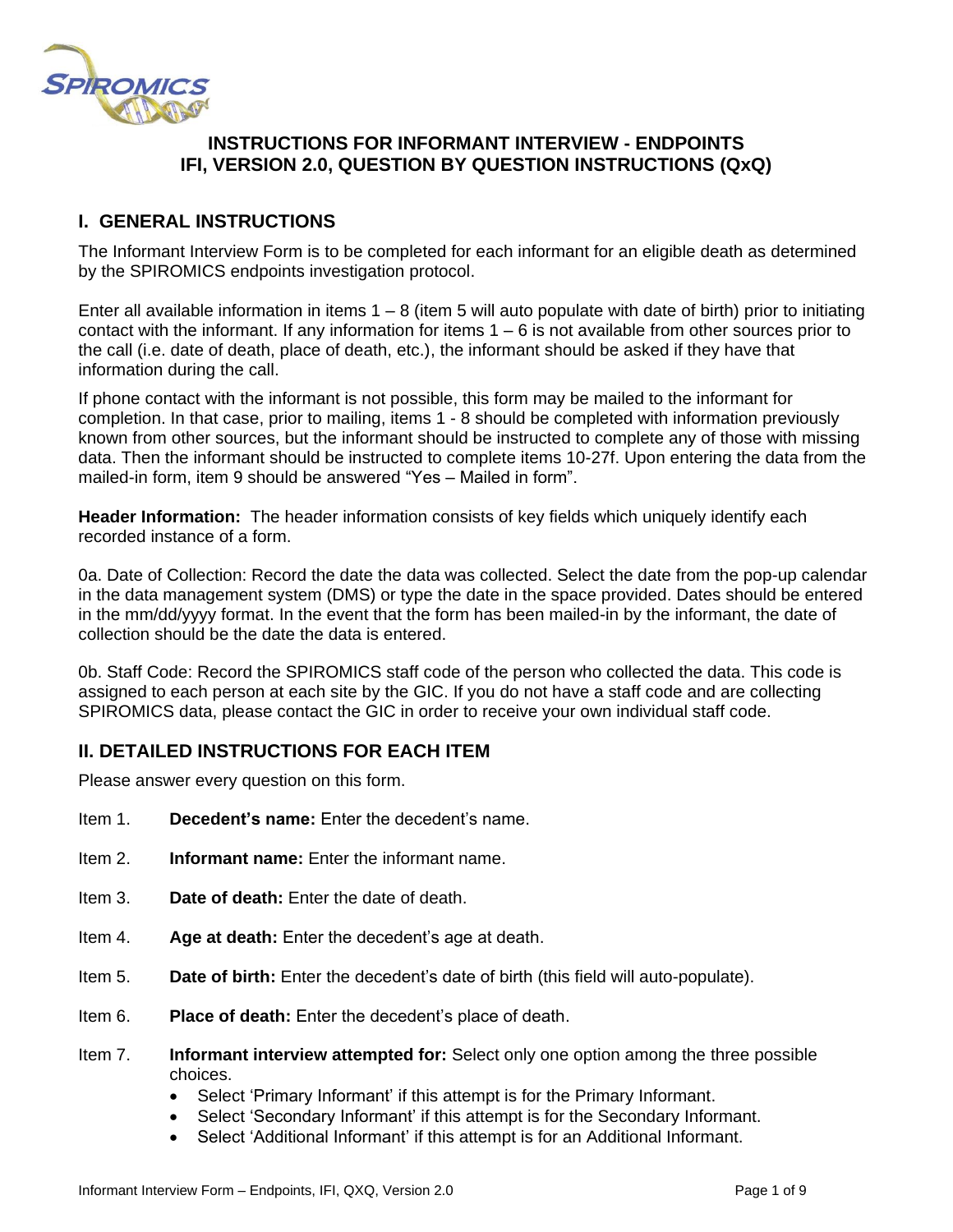Item 8. **Attempts made with no answer:** Select only one option among the five possible choices.

- Select 'First attempt' if this is the first attempt made to contact informant when there was no answer.
- Select 'Second attempt' if this is the second attempt made to contact informant when there was no answer.
- Select 'Third attempt' if this is the third attempt made to contact informant when there was no answer.
- Select 'Fourth attempt' if this is the fourth attempt made to contact informant when there was no answer.
- Select 'Fifth attempt' if this is the fifth attempt made to contact informant when there was no answer.

Read the first portion of the script provided on the form. Once it is established that you are speaking with the informant, continue with the rest of the script. If the informant is not available, determine a time to call back. If you determine that the person you are speaking with is knowledgeable of the circumstances surrounding the decedent's death, continue the interview with this person. **See the procedure manual for more details**.

Item 9. **Is now a good time to talk:** Select only one option among the four possible choices.

- Select No if the informant reports that it is not a good time to talk.
- Select 'No Do not contact again' if informant says no and wants no further contact. [Go to END]
- Select 'Yes Thank you' and answer any questions informant has if informant agrees to continue. [Go to Q10]
- Select 'Yes Mailed in form' if the informant mailed in a completed form. [Go to 10]
- Item 10. **Relationship with decedent:** Select only one option among the six possible choices.
	- Select Spouse if the informant is the decedent's spouse.
	- Select Daughter/Son if the informant is the decedent's daughter or son.
	- Select Parent if the informant is the decedent's parent.
	- Select Friend if the informant is the decedent's friend.
	- Select Workmate if the informant is the decedent's workmate.
	- Select Other if the informant is other than those listed above.

Item 10a. **Other relationship with decedent:** Specify the other relationship with the decedent.

### **A. CIRCUMSTANCES SURROUNDING DEATH**

Read the script preceding Q11.

Item 11. **Synopsis of events surrounding death:** Record a brief synopsis of the events surrounding the death as relayed by the informant regarding the decedent's general health, the decedent's health on the day of death, and about the death itself.

Read the script preceding Q12.

- Item 12. **Who was present at death:** Select the appropriate options in Q12a-Q12c to record who was present at this death.
- Item 12a. **Self:** Select only one option among the two possible choices.
	- Select No if the informant was not present at this death.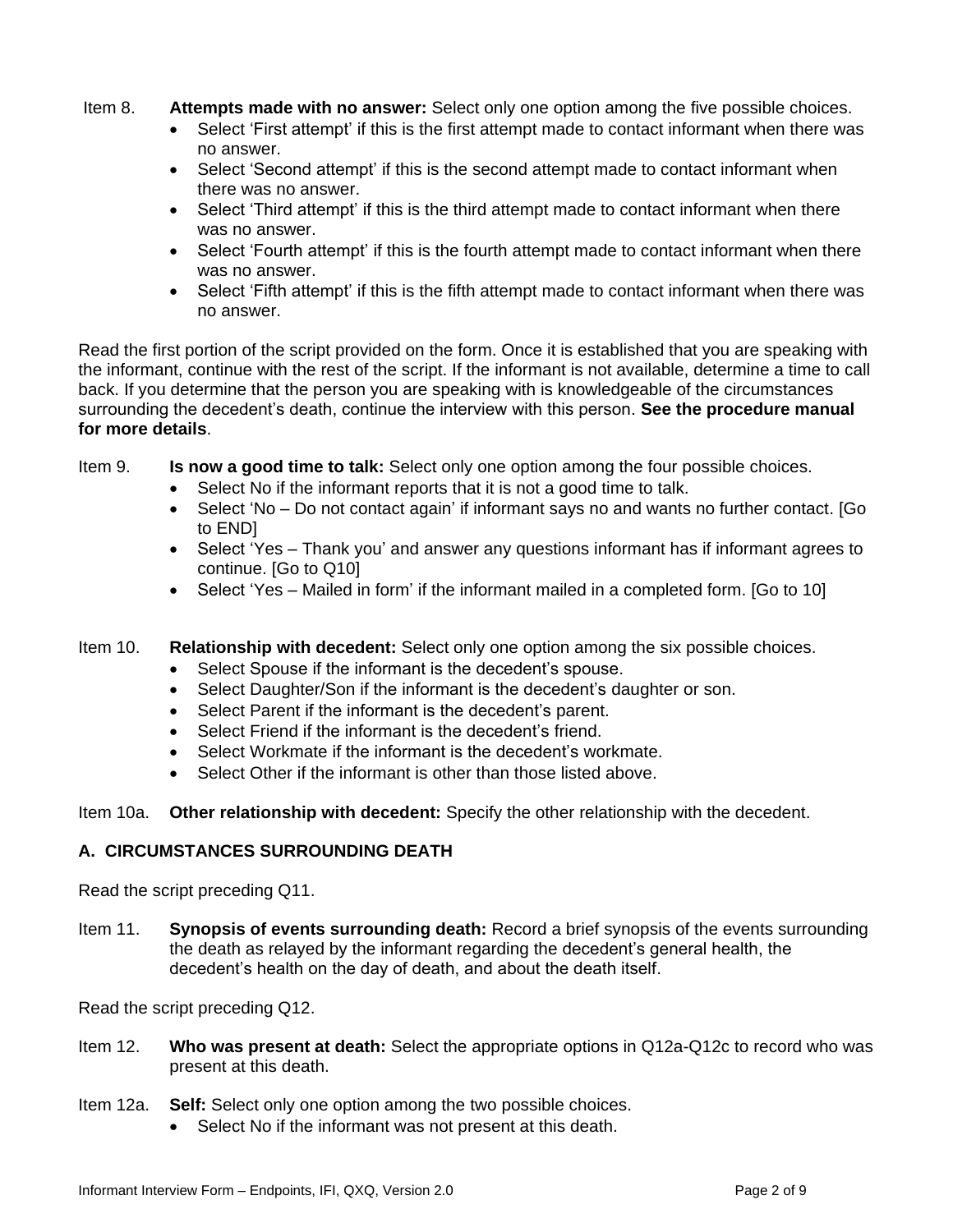• Select Yes if the informant was present at this death.

Item 12b. **Health care person(s):** Select only one option among the two possible choices.

- Select No if no health care person or persons were present at this death.
- Select Yes if a health care person or persons were present at this death.

Item 12c. **Other person(s):** Select only one option among the two possible choices.

- Select No if no other person or persons were present at this death.
- Select Yes if another person or persons were present at this death.

#### **B. MEDICAL HISTORY**

Read the script preceding Q13.

- Item 13. **Hospitalized within the four weeks prior to death:** Select only one option among the three possible choices.
	- Select No if the decedent was not hospitalized within four weeks prior to death. [Go to Q17]
	- Select Yes if the decedent was hospitalized within four weeks prior to death.
	- Select Unknown if it is unknown whether the decedent was hospitalized within four weeks prior to death. [Go to Q17]
- Item 14. **Reason for hospitalization:** Select the appropriate options in Q14a-Q14e to record reasons for the hospitalization. If there were multiple hospitalizations in the four weeks (28 days) prior to death, answer for the hospitalization closest to the date of death.
- Item 14a. **Unknown:** Select only one option among the two possible choices.
	- Select Yes if the reason for the hospitalization is unknown. [Go to Q15]
	- Select No if the reason for the hospitalization is known.
- Item 14b. **Respiratory:** Select only one option among the two possible choices.
	- Select Yes if the reason for the hospitalization was respiratory.
	- Select No if the reason for the hospitalization was not respiratory. [Go to Q14c]
- Item 14b1. **Emphysema, chronic bronchitis, or chronic obstructive pulmonary disease (COPD):** Select only one option among the two possible choices.
	- Select Yes if the reason for the hospitalization was emphysema, chronic bronchitis, or chronic obstructive pulmonary disease (COPD).
	- Select No if the reason for the hospitalization was not emphysema, chronic bronchitis, or chronic obstructive pulmonary disease (COPD).
- Item 14b2. **Pneumonia:** Select only one option among the two possible choices.
	- Select Yes if the reason for the hospitalization was pneumonia.
	- Select No if the reason for the hospitalization was not pneumonia.
- Item 14b3. **Other respiratory problem:** Select only one option among the two possible choices.
	- Select Yes if the reason for the hospitalization was a respiratory problem not listed.
	- Select No if the reason for the hospitalization was not another respiratory problem not listed. [Go to Q14c]
- Item 14b3a. **Specify other respiratory problem:** Specify the other respiratory problem.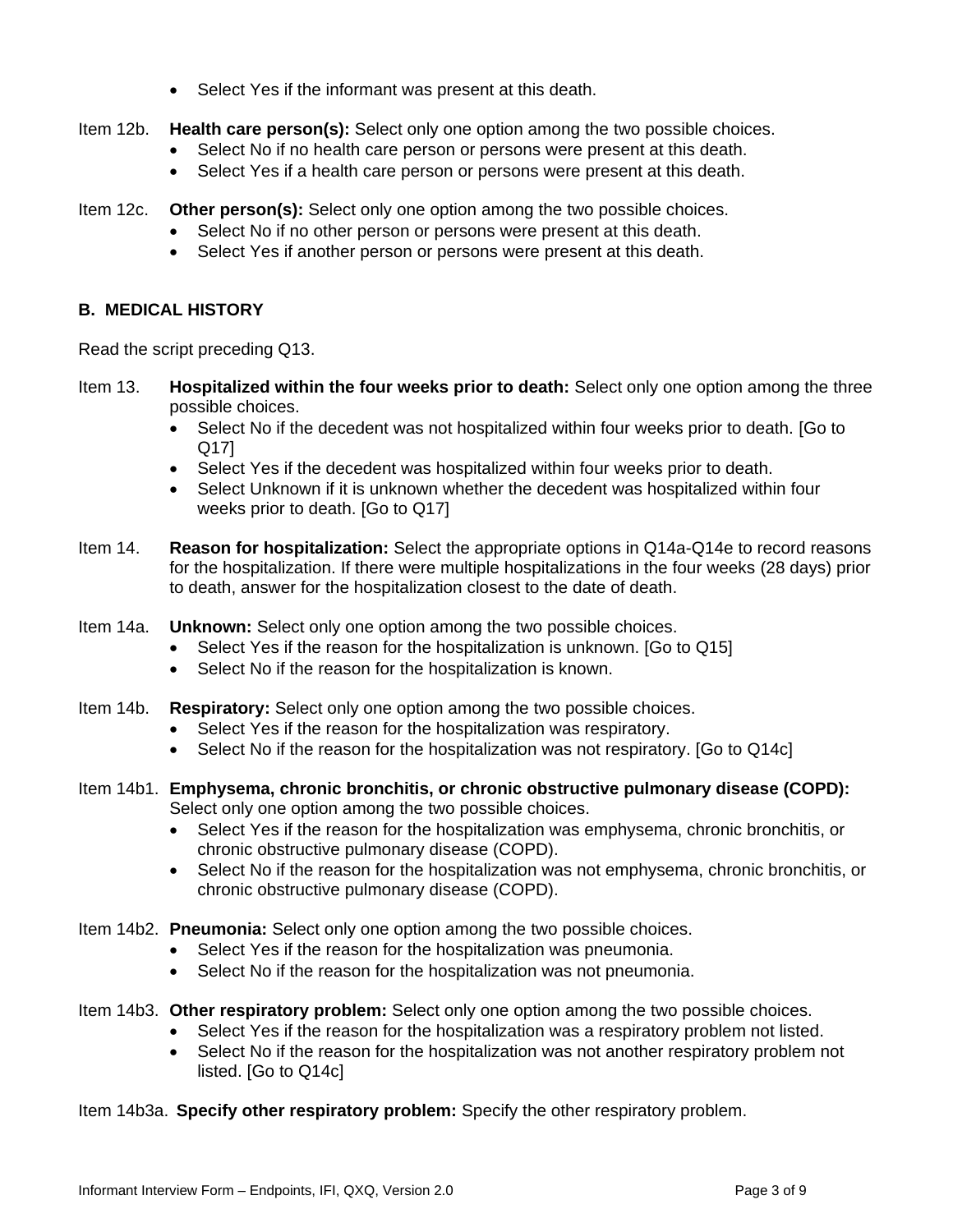- Item 14c. **Cardiac:** Select only one option among the two possible choices.
	- Select Yes if the reason for the hospitalization was cardiac.
	- Select No if the reason for the hospitalization was not cardiac. [Go to Q14d]

Item 14c1. **Heart attack:** Select only one option among the two possible choices.

- Select Yes if the reason for the hospitalization was heart attack.
- Select No if the reason for the hospitalization was not heart attack.
- Item 14c2. **Heart failure:** Select only one option among the two possible choices.
	- Select Yes if the reason for the hospitalization was heart failure.
	- Select No if the reason for the hospitalization was not heart failure.
- Item 14c3. **Other cardiac problem:** Select only one option among the two possible choices.
	- Select Yes if the reason for the hospitalization was a cardiac problem not listed.
	- Select No if the reason for the hospitalization was not another cardiac problem not listed. [Go to Q14d]
- Item 14c3a. **Specify other cardiac problem:** Specify the other cardiac problem.
- Item 14d. **Cancer:** Select only one option among the two possible choices.
	- Select Yes if the reason for the hospitalization was cancer.
	- Select No if the reason for the hospitalization was not cancer. [Go to Q14e]
- Item 14d1. **Lung cancer:** Select only one option among the two possible choices.
	- Select Yes if the reason for the hospitalization was lung cancer.
	- Select No if the reason for the hospitalization was not lung cancer.
- Item 14d2. **Other cancer:** Select only one option among the two possible choices.
	- Select Yes if the reason for the hospitalization was a cancer other than lung cancer.
	- Select No if the reason for the hospitalization was not a cancer other than lung cancer. [Go to Q14e]
- Item 14d2a. **Specify other cancer:** Specify the other cancer.
- Item 14e. **Other condition:** Select only one option among the two possible choices.
	- Select Yes if the reason for the hospitalization was another condition not listed.
	- Select No if the reason for the hospitalization was not another condition not listed. [Go to Q15]
- Item 14e1. **Specify other condition:** Specify the other condition that was the reason for this hospitalization.
- Item 15. **Date of hospitalization:** Record the date of the hospitalization. If there were multiple hospitalizations in the four weeks (28 days) prior to death, enter the date of the hospitalization closest to the date of death.
- Item 16. **Name and location of hospital:** Record the name and location of the hospital in Q16a-Q16e.
- Item 16a. **Name of hospital:** Record the name the hospital.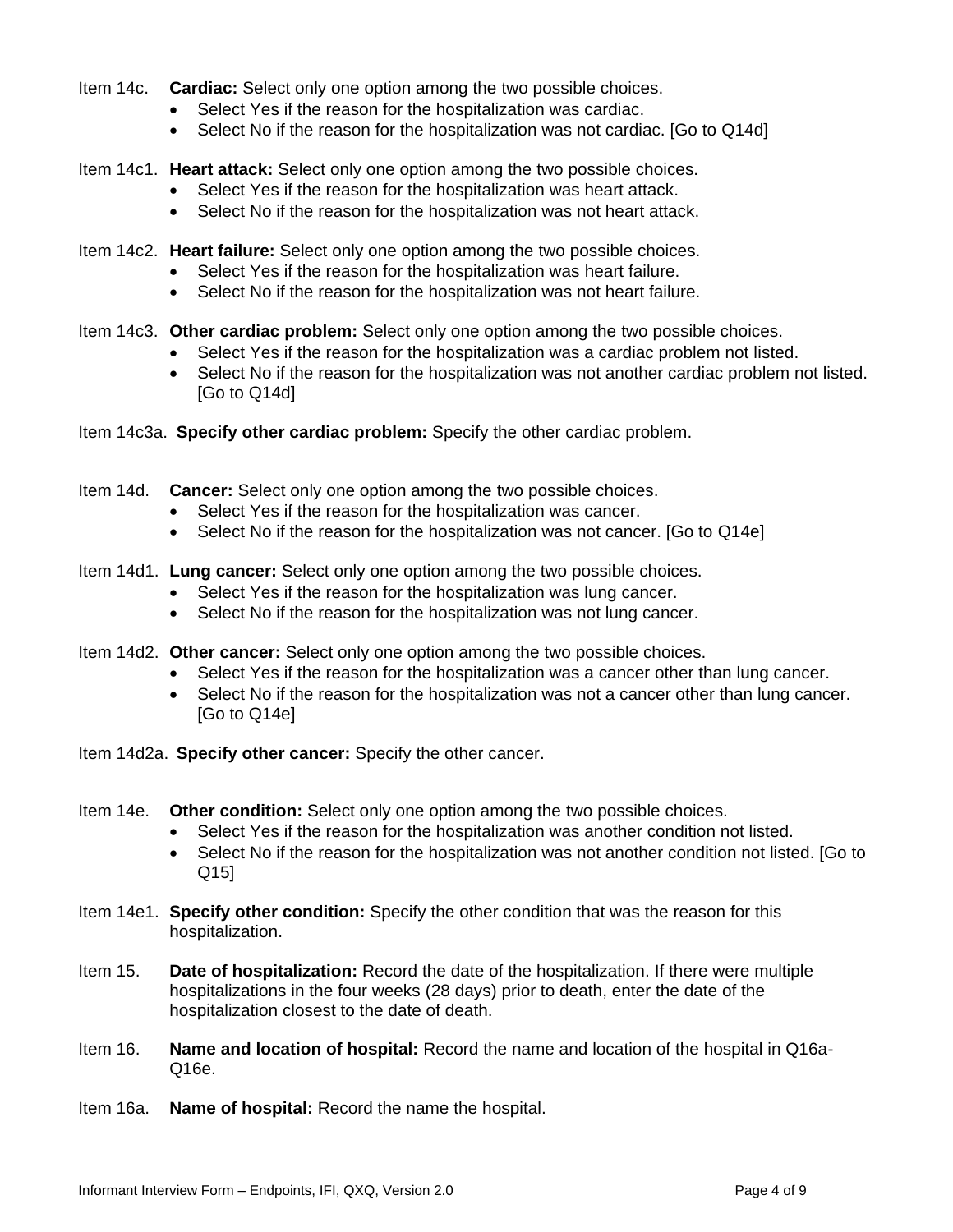- Item 16b. **Street address of hospital:** Record the street address of the hospital.
- Item 16c. **City of hospital:** Record the city of the hospital.
- Item 16d. **State of hospital:** Record the state of the hospital.
- Item 16e. **Zip code of hospital:** Record the zip code of the hospital.
- Item 17. **Seen by doctor at any other time in the last four weeks prior to death:** Select only one option among the three possible choices.
	- Select No if the decedent was not seen by a doctor at any other time in the last four weeks prior to death. [Go to Q19]
	- Select if the decedent was seen by a doctor at another time in the last four weeks prior to death.
	- Select Unknown if it is unknown if the decedent was seen by a doctor at any other time in the last four weeks prior to death. [Go to Q19]
- Item 18. **Name and address of doctor:** Record the name and address of this doctor in Q19-18f.
- Item 18a. **Name of doctor:** Record the name of this doctor.
- Item 18b. **Street address of doctor:** Record the street address of this doctor.
- Item 18c. **City of doctor:** Record the city of this doctor.
- Item 18d. **State of doctor:** Record the state of this doctor.
- Item 18e. **Zip code of doctor:** Record the zip code of this doctor.
- Item 18f. **Phone number of doctor:** Record the phone number of this doctor.

### **C. SYMPTOMS**

Read the script preceding Q19.

- Item 19. **Shortness of breath:** Select only one option among the three possible choices.
	- Select No if the decedent did not experience an increase in shortness of breath just prior to death.
	- Select Yes if the decedent did experience an increase in shortness of breath just prior to death.
	- Select Unknown if it is unknown if the decedent experienced an increase in shortness of breath just prior to death.
- Item 20. **Increased coughing:** Select only one option among the three possible choices.
	- Select No if the decedent did not experience increased coughing just prior to death.
	- Select Yes if the decedent did experience increased coughing just prior to death.
	- Select Unknown if it is unknown if the decedent experienced increased coughing just prior to death.
- Item 21. **Increased mucus or sputum production:** Select only one option among the three possible choices.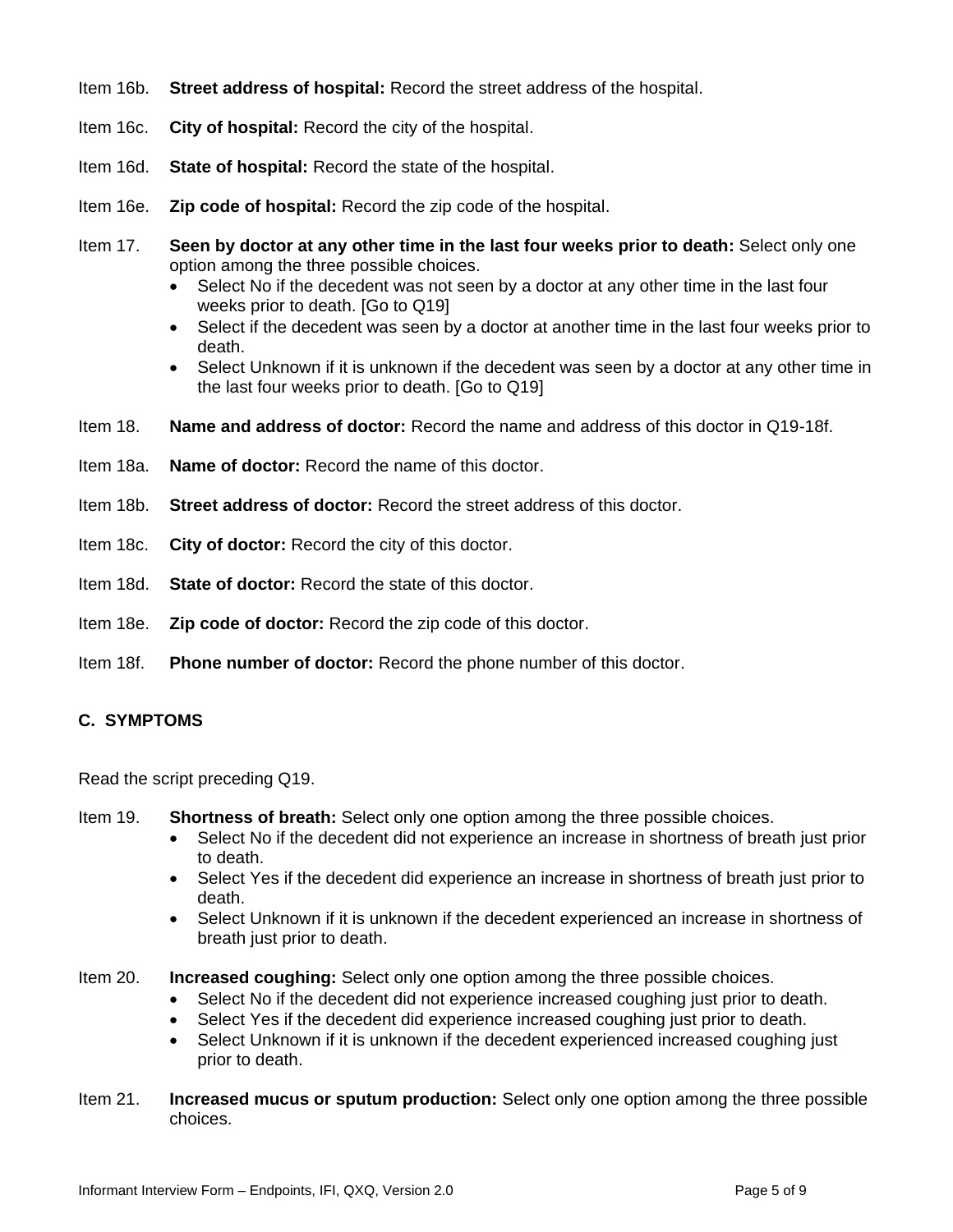- Select No if the decedent did not experience increased mucus or sputum production just prior to death.
- Select Yes if the decedent did experience increased mucus or sputum production just prior to death.
- Select Unknown if it is unknown if the decedent experienced increased coughing just prior to death.

### **D. EMERGENCY MEDICAL CARE**

Read the script preceding Q22.

- Item 22. **Physician, ambulance, or other emergency medical team called:** Select only one option among the three possible choices.
	- Select No if a physician, ambulance, or other emergency medical team was not called prior to or at the time of death.
	- Select Yes if a physician, ambulance, or other emergency medical team was called prior to or at the time of death.
	- Select Unknown if it is unknown if a physician, ambulance, or other emergency medical team was called prior to or at the time of death.
- Item 23. **Hospital, emergency room, or other emergency care facility:** Select only one option among the three possible choices.
	- Select No if the decedent was not taken to the hospital, emergency room, or any other emergency care facility prior to or at the time of death.
	- Select Yes if the decedent was taken to the hospital, emergency room, or any other emergency care facility prior to or at the time of death.
	- Select Unknown if it is unknown if the decedent was taken to the hospital, emergency room, or any other emergency care facility prior to or at the time of death.

## **E. CAUSE OF DEATH**

- Item 24. **Reason for death:** Select the appropriate options in Q24a-Q24e to record the reason for the death to the best of the informant's knowledge.
- Item 24a. **Unknown:** Select only one option among the two possible choices.
	- Select Yes if, to the best of the informant's knowledge, the reason for the death is unknown. [Go to Q25]
	- Select No if, to the best of the informant's knowledge, the reason for the death is known.
- Item 24b. **Respiratory:** Select only one option among the two possible choices.
	- Select Yes if, to the best of the informant's knowledge, the reason for the death was respiratory.
	- Select No if, to the best of the informant's knowledge, the reason for the death was not respiratory. [Go to Q24c]
- Item 24b1. **Emphysema, chronic bronchitis, or chronic obstructive pulmonary disease (COPD):** Select only one option among the two possible choices.
	- Select Yes if, to the best of the informant's knowledge, the reason for the death was emphysema, chronic bronchitis, or chronic obstructive pulmonary disease (COPD).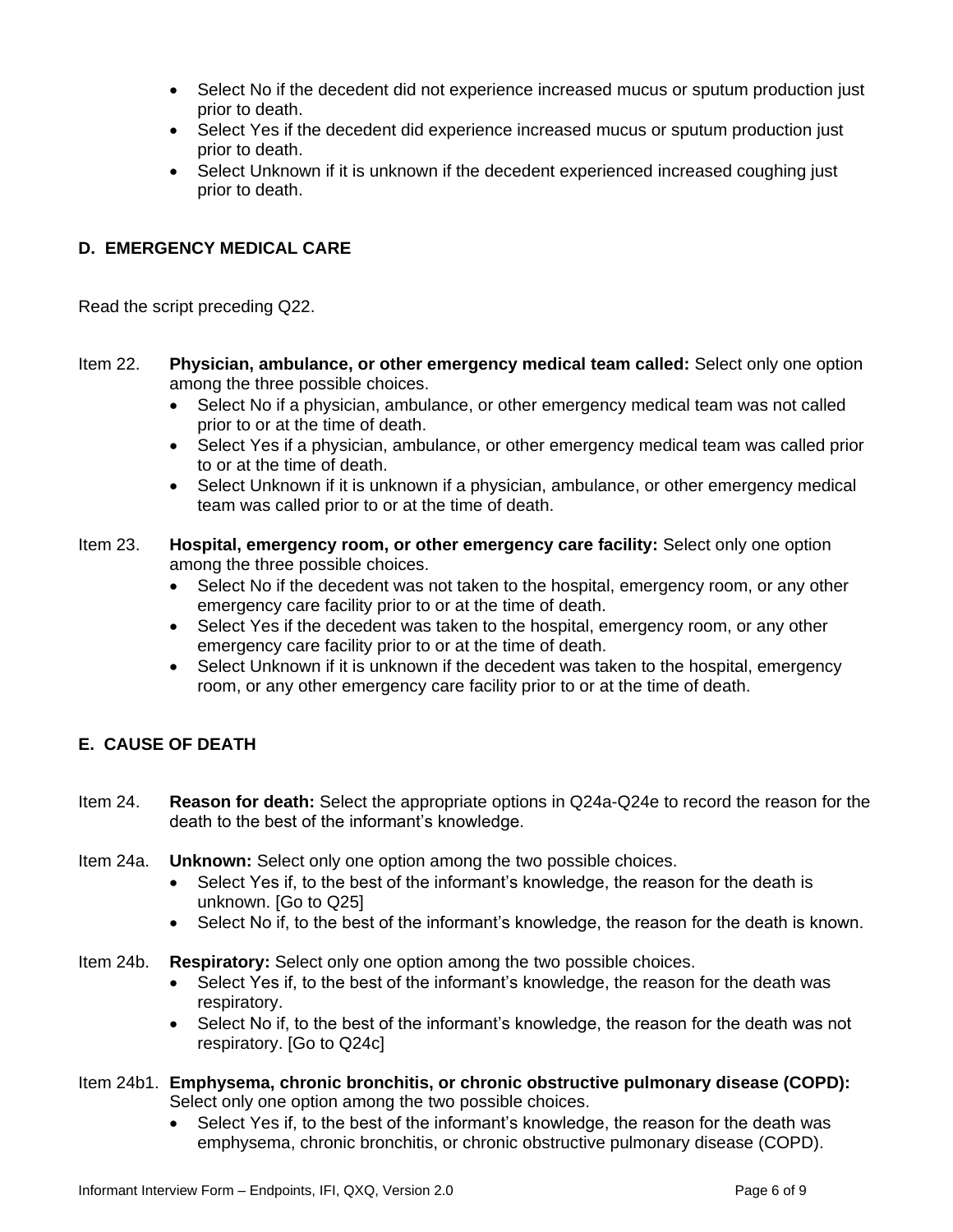- Select No if, to the best of the informant's knowledge, the reason for the death was not emphysema, chronic bronchitis, or chronic obstructive pulmonary disease (COPD).
- Item 24b2. **Pneumonia:** Select only one option among the two possible choices.
	- Select Yes if, to the best of the informant's knowledge, the reason for the death was pneumonia.
	- Select No if, to the best of the informant's knowledge, the reason for the death was not pneumonia.
- Item 24b3. **Other respiratory problem:** Select only one option among the two possible choices.
	- Select Yes if, to the best of the informant's knowledge, the reason for the death was a respiratory problem not listed.
	- Select No if, to the best of the informant's knowledge, the reason for the death was not another respiratory problem not listed. [Go to Q24c]
- Item 24b3a. **Specify other respiratory cause:** Specify the other respiratory cause.
- Item 24c. **Cardiac:** Select only one option among the two possible choices.
	- Select Yes if, to the best of the informant's knowledge, the reason for the death was cardiac.
	- Select No if, to the best of the informant's knowledge, the reason for the death was not cardiac. [Go to Q24d]
- Item 24c1. **Heart attack:** Select only one option among the two possible choices.
	- Select Yes if, to the best of the informant's knowledge, the reason for the death was heart attack.
	- Select No if, to the best of the informant's knowledge, the reason for the death was not heart attack.
- Item 24c2. **Heart failure:** Select only one option among the two possible choices.
	- Select Yes if, to the best of the informant's knowledge, the reason for the death was heart failure.
	- Select No if, to the best of the informant's knowledge, the reason for the death was not heart failure.
- Item 24c3. **Other cardiac problem:** Select only one option among the two possible choices.
	- Select Yes if, to the best of the informant's knowledge, the reason for the death was a cardiac problem not listed.
	- Select No if, to the best of the informant's knowledge, the reason for the death was not another cardiac problem not listed. [Go to Q24d]
- Item 24c3a. **Specify other cardiac problem:** Specify the other cardiac problem.
- Item 24d. **Cancer:** Select only one option among the two possible choices.
	- Select Yes if, to the best of the informant's knowledge, the reason for the death was cancer.
	- Select No if, to the best of the informant's knowledge, the reason for the death was not cancer. [Go to Q24e]

Item 24d1. **Lung cancer:** Select only one option among the two possible choices.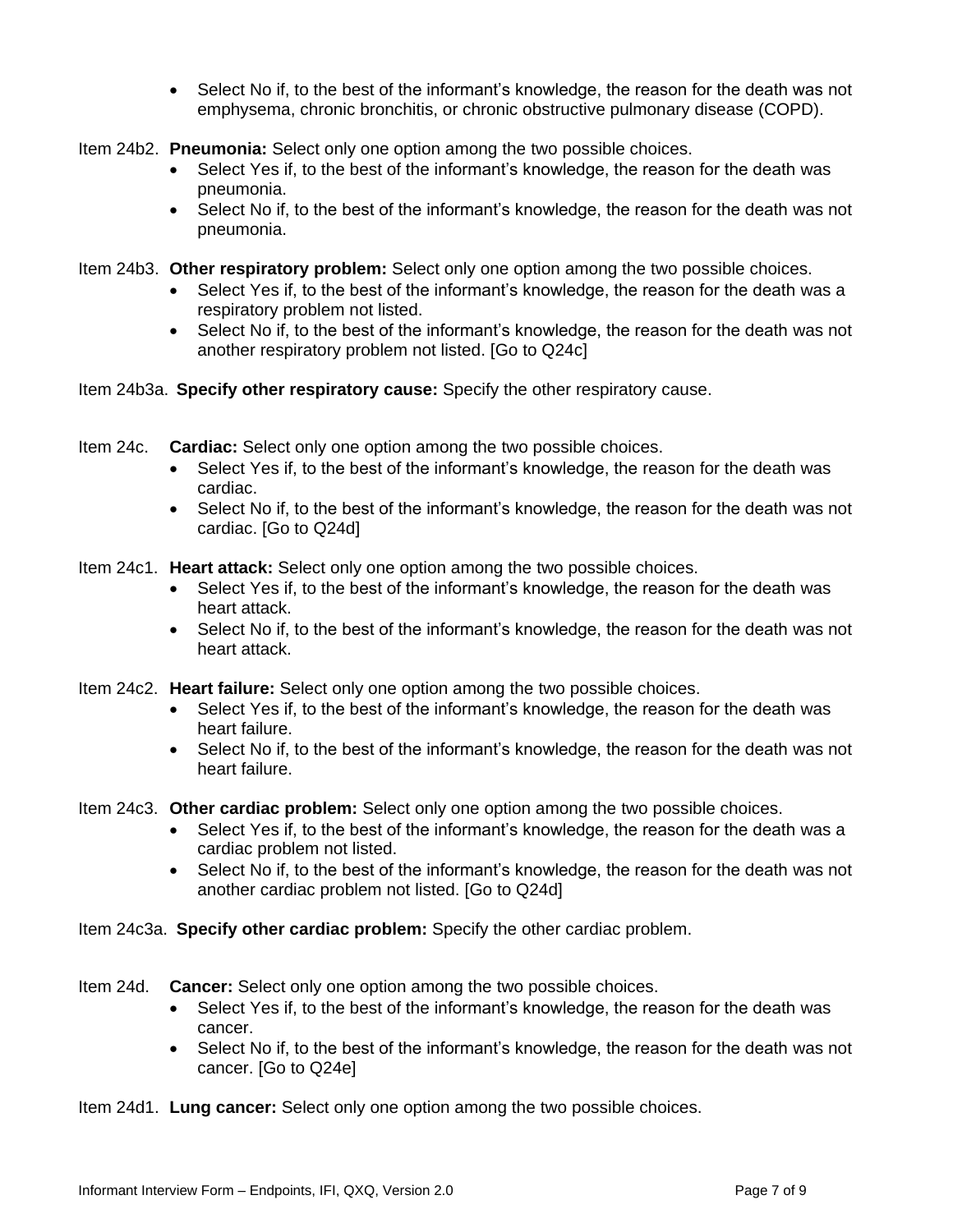- Select Yes if, to the best of the informant's knowledge, the reason for the death was lung cancer.
- Select No if, to the best of the informant's knowledge, the reason for the death was not lung cancer.

Item 24d2. **Other cancer:** Select only one option among the two possible choices.

- Select Yes if, to the best of the informant's knowledge, the reason for the death was a cancer other than lung cancer.
- Select No if, to the best of the informant's knowledge, the reason for the death was not a cancer other than lung cancer. [Go to Q24e]

Item 24d2a. **Specify other cancer:** Specify the other cancer.

Item 24e. **Other condition:** Select only one option among the two possible choices.

- Select Yes if, to the best of the informant's knowledge, the reason for the death was another condition not listed.
- Select No if, to the best of the informant's knowledge, the reason for the death was not another condition not listed. [Go to Q25]

Item 24e1. **Specify other condition:** Specify the other condition that was the reason for this death.

### **F. ADDITIONAL INFORMANTS**

- Item 25. **Anyone else who could provide additional information:** Select only one option among the three possible choices.
	- Select No if the informant reports that there is no one else who could be contacted who might be able to provide additional information about the circumstances surrounding the decedent's death or usual state of health. [Go to closing script and Q28]
	- Select Yes if the informant reports that there is someone else who could be contacted who might be able to provide additional information about the circumstances surrounding the decedent's death or usual state of health.
	- Select Unknown if the informant does not know if there is someone else who could be contacted who might be able to provide additional information about the circumstances surrounding the decedent's death or usual state of health. [Go to closing script and Q28]
- Item 26. **Additional informant's relationship with decedent:** Select only one option among the six possible choices.
	- Select Spouse if the additional informant is the decedent's spouse.
	- Select Daughter/Son if the additional informant is the decedent's daughter or son.
	- Select Parent if the additional informant is the decedent's parent.
	- Select Friend if the additional informant is the decedent's friend.
	- Select Workmate if the additional informant is the decedent's workmate.
	- Select Other if the informant is other than those listed above.
- Item 26a. **Additional informant's other relationship with decedent:** Specify the other relationship with the decedent.
- Item 27. **Name and address of additional informant:** Record the name and address of additional informant in Q27a-27f.